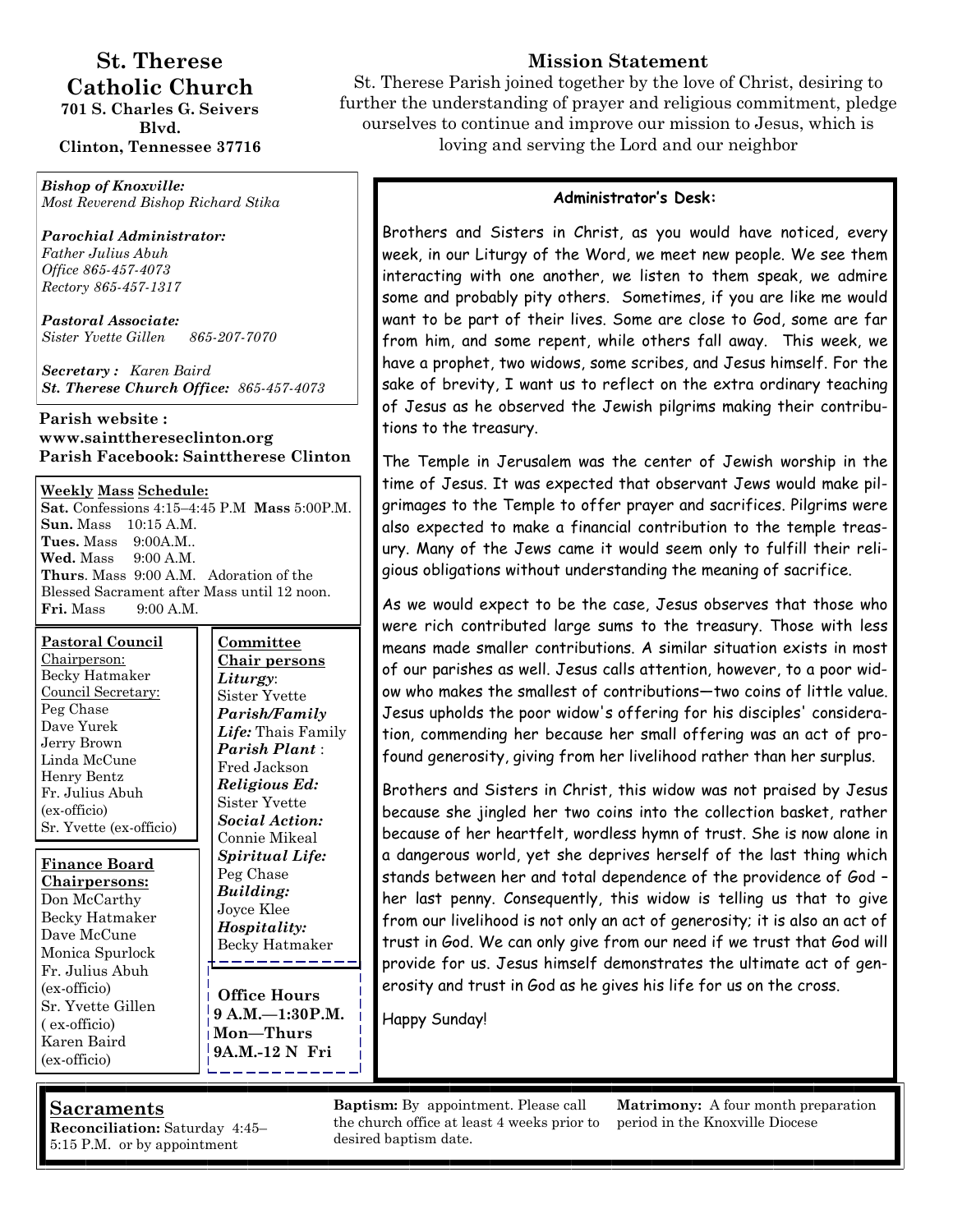| <b>St. Therese</b>                                                                                         | <b>Operating Budget</b> |                                                                                                                                                                                                                                                                                                                                                                                                                                                                                                                                                                                                                                                                                                                                                                                                                                                                                                                                                                                                                                                                                                                                                                                                                                                                                                                                                                                                                                                                                                                                                                                                                                                                                                                                                                                                                                                                                                                                                                                                                                                                                                                                          |                                                          |                                                                              | <b>Ministries Nov.17&amp;18</b>                                                                                                                                                                                                                                                                                                                                                                                                                                                                                                                                                                                                                                                                                                      |
|------------------------------------------------------------------------------------------------------------|-------------------------|------------------------------------------------------------------------------------------------------------------------------------------------------------------------------------------------------------------------------------------------------------------------------------------------------------------------------------------------------------------------------------------------------------------------------------------------------------------------------------------------------------------------------------------------------------------------------------------------------------------------------------------------------------------------------------------------------------------------------------------------------------------------------------------------------------------------------------------------------------------------------------------------------------------------------------------------------------------------------------------------------------------------------------------------------------------------------------------------------------------------------------------------------------------------------------------------------------------------------------------------------------------------------------------------------------------------------------------------------------------------------------------------------------------------------------------------------------------------------------------------------------------------------------------------------------------------------------------------------------------------------------------------------------------------------------------------------------------------------------------------------------------------------------------------------------------------------------------------------------------------------------------------------------------------------------------------------------------------------------------------------------------------------------------------------------------------------------------------------------------------------------------|----------------------------------------------------------|------------------------------------------------------------------------------|--------------------------------------------------------------------------------------------------------------------------------------------------------------------------------------------------------------------------------------------------------------------------------------------------------------------------------------------------------------------------------------------------------------------------------------------------------------------------------------------------------------------------------------------------------------------------------------------------------------------------------------------------------------------------------------------------------------------------------------|
| Building Fund Offertory<br>Last week                                                                       | Collection<br>Last Week | Offertory<br>Collections for<br>the month of<br>Sept. 2012                                                                                                                                                                                                                                                                                                                                                                                                                                                                                                                                                                                                                                                                                                                                                                                                                                                                                                                                                                                                                                                                                                                                                                                                                                                                                                                                                                                                                                                                                                                                                                                                                                                                                                                                                                                                                                                                                                                                                                                                                                                                               | Offertory<br>Collections for<br>the month of<br>Oct.2012 | Monthly<br>Offertory<br><b>Budget</b> for<br><b>Fiscal Year</b><br>2012-2013 | Lector<br>Sat. T. Baker<br>Sun. C. Hundley<br><b>Servers</b><br>Sat. S. Carter, S. Carter<br>A. Duncan, T. Gudina                                                                                                                                                                                                                                                                                                                                                                                                                                                                                                                                                                                                                    |
| \$415.00                                                                                                   | \$3,313.30              | \$9,079.00                                                                                                                                                                                                                                                                                                                                                                                                                                                                                                                                                                                                                                                                                                                                                                                                                                                                                                                                                                                                                                                                                                                                                                                                                                                                                                                                                                                                                                                                                                                                                                                                                                                                                                                                                                                                                                                                                                                                                                                                                                                                                                                               | \$13,539.50                                              | \$16,500.00                                                                  | Sun. A. Govelitz, M. Govelitz<br>A. Hundley, A. Webb                                                                                                                                                                                                                                                                                                                                                                                                                                                                                                                                                                                                                                                                                 |
| in the parish hall.<br>virtus.com to attend.<br>$\,$ should attend these practices<br>ed!<br>Mass.<br>9554 |                         | Sincere thanks for your financial stewardship in support of our<br>ministries at St. Therese.<br>If you would like more information about the budget please call<br>the church office or contact a member of the Finance Board<br>Mass Times Change - Beginning November 17th the Saturday<br>Vigil Mass will start at 5:00 P.M Confessions will be heard from<br>4:15-4:45. The Tuesday Mass will also change to 9A.M.<br>Second Collection next week is for the<br><b>Campaign for Human development</b><br>RCIA Classes will meet this Wednesday, Nov. 14th at 7:00 P.M.<br><b>St. Joseph Church in Norris will have a Virtus training Session</b><br>on Tuesday Nov. 13th at 7:00 P.M. You must register online at<br>Choir practice for Christmas Mass 5:30 to 7:00P.M. Wednesdays<br>Nov. 14th & 28th as well as Wednesdays Dec.5th, 12th & 19th. An-<br>yone interested in joining the choir for the Christmas Masses<br>There will be a children's choir for Christmas eve! Young people from 3rd<br>grade through high school are invited to sing for this special liturgy! Rehears-<br>als will on Saturday mornings 9:30 to 11: 00 a.m. on 12/8, 12/15 and 12/22.<br>Please call Mary Tuskan (254-8346) or email (MaryDLTT@aol.com) if interest-<br>uuuuuuuuuuuuuuuuuuuuuuuuuuuuuuuu<br>The Ladies of the St. Therese CCW will have a Bake Sale af-<br>ter Mass, next weekend, Nov. 17 & 18.<br>The Knights of Columbus will have Christmas cards for sale after<br>The St. Therese Social Action Committee is collecting Coats for the<br>Cold through the month of December. There is a bin in the church<br>hall to place good, clean coats. These coats will then be distributed<br>to people in need. Please remember this when you clean out your<br>closets. For more information please call Connie Mikeal @457-1934<br>As an ongoing fundraiser to benefit parish operations we will be col-<br>lecting used books( hard back and paper backs, no magazines) DVD's,<br>CD's and electronic games. There are bins in the church hall labeled<br>for this purpose. For more information please call Dave Yurek $@670-$ |                                                          | uuun                                                                         | Eucharist<br>Sat. F. Jackson, D. McCarthy,<br>S. Bieleski<br>Sun. F. Zelenka, G. Paynter,<br>D. Nall<br>Ushers<br>Sat. J. Brown, M. Haka<br>Sun. E. V. Chiaro, B. Bonham<br>Cantor<br>Sat. C. Yurek<br>Sun. M. Tuskan<br>Music<br>Sat. J. Bentz<br><b>Sun.</b> L. Wyman<br>If you are unable to minister on the<br>assigned date please find your own<br>replacement.<br><b>Mass Intentions</b><br><u>Nov. 3-Nov. 10</u><br>Sat. 11/10<br><i><del>*Lacey Metz</del></i><br>by Sharon M. Jackson<br>Sun. 11/11<br>*People of St. Therese<br><u>Tues. 11/13</u><br>No Mass<br><u>Wed. 11/14</u><br>Thurs. 11/15<br>No Mass<br><u>Fri. 11/16</u><br>Sat. 11/17<br>*People of St. Therese<br><b>Sun. 11/18</b><br>*People of St. Therese |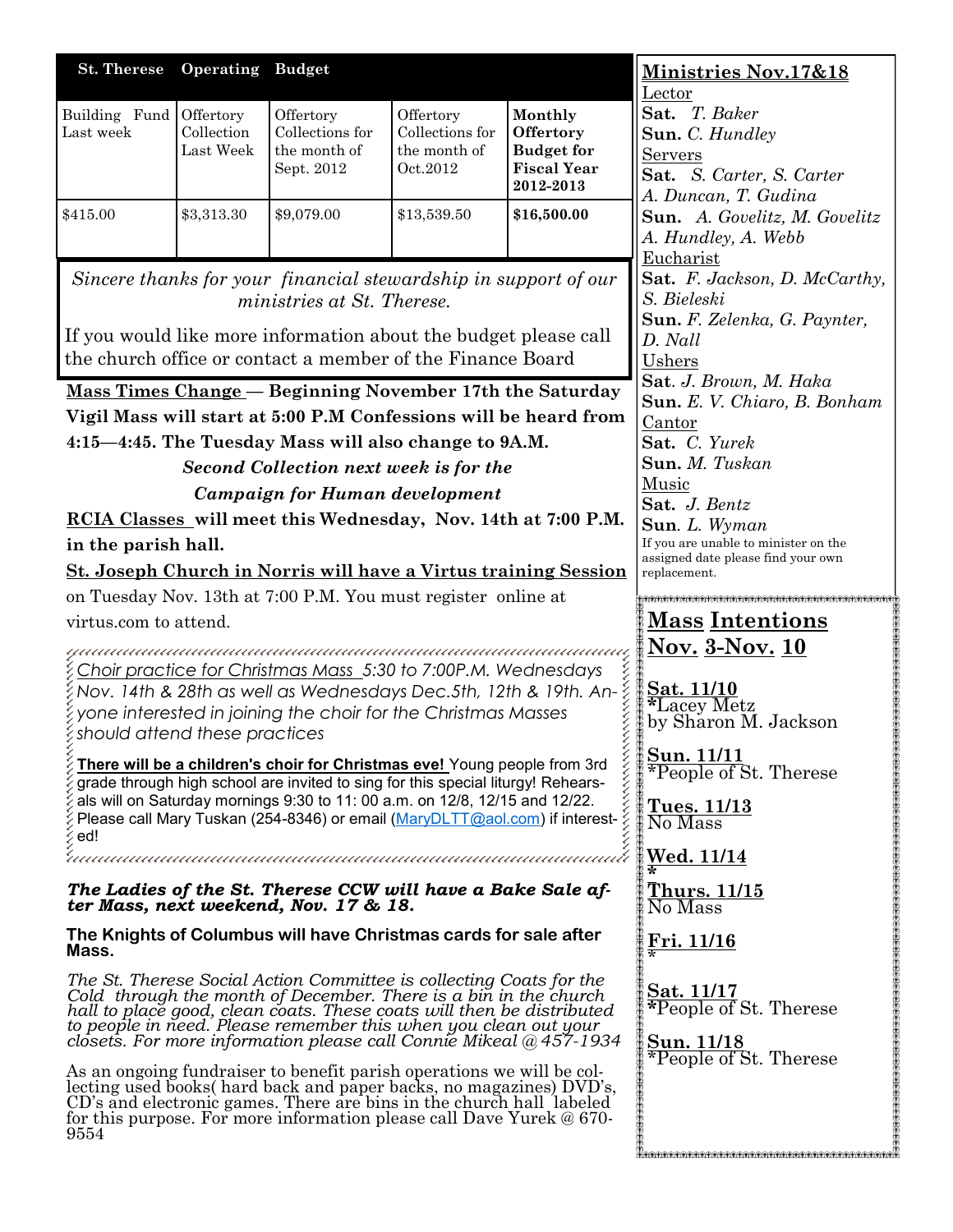PLEASE REMEMBER IN YOUR PRAYERS: *Kristin Schramm, Louise Kendra, Rocky May, Helen Beckner, Patrice Thompson, Katie York, Lydia Hatmaker, Louise Poly, Heather Phillips, Sandy Boles, Miranda Lawrence, Barbara Bieleski, Elaine Woolley*

*Jessica Parker, Ron Spurlock, Travis and Tyler Ervin, David Trent, Lee Welty, Jesse Baker, Bradley Adkins, Andrew Adkins , Tyler Buss, and Adrian Agbanlog who are on military assignment, and for all the other men and women currently serving in the military.* 

| <b>This Week at</b>                                                                                                                                                            | <b>Celebrations</b>                                                                                                                            | <b>Knights Of Columbus</b>                                                                                                |  |
|--------------------------------------------------------------------------------------------------------------------------------------------------------------------------------|------------------------------------------------------------------------------------------------------------------------------------------------|---------------------------------------------------------------------------------------------------------------------------|--|
| <b>St. Therese</b>                                                                                                                                                             | this Week                                                                                                                                      | <b>Next Meeting:</b>                                                                                                      |  |
| Tues.11/13 9:00 A.M.<br><b>Communion Service</b><br>10:00A.M. Bible Study                                                                                                      | <b>Birthdays</b>                                                                                                                               | Tues. Nov. 20th<br>7:00 P.M.<br>**********                                                                                |  |
| Wed. 11/14 9 A.M. Mass<br>5:30 P.M. Choir Practice<br>7:00 P.M. RCIA                                                                                                           | David Mc Ginty-11/11<br>June Freels-11/16<br>Roy Converse-11/17                                                                                | Christmas Cards are<br>on sale after Mass                                                                                 |  |
| Thurs. 11/15 9 A.M.<br><b>Communion Service</b><br>No Adoration<br>$11/16$ $9 A.M.$ Mass<br>Fri.                                                                               | If you do not see your special date<br>above you might need to update<br>----------                                                            | <b>St. Therese</b><br><b>Women's Group</b><br>The St. Therese Women's<br>Group will meet the 2nd<br>Monday of each month@ |  |
| Sat. 11/17 4:15P.M. Confession<br>5:00 P.M. Mass<br>Sun. 11/18 10:15 A.M. Mass                                                                                                 | <b>SENIOR MOMENTS</b><br><b>No Meeting Nov. 16</b><br>Thanksgiving Holiday                                                                     | 6:30 P.M.<br><b>Next Meeting is this</b><br>Monday<br>November 12th<br><b>Wine &amp; Cheese</b>                           |  |
| Remember our parishioners<br>who are in the hospitals $\&$<br>nursing homes:                                                                                                   | <b>December Christmas Lunch</b><br>Friday December 7th @11A.M.<br>Shoney's near the Norris / Clinton<br>exit to I-75 Dutch Treat               | ***********<br><b>Fall Bake Sale</b><br>Nov. 17 & 18<br>after Mass                                                        |  |
| Louise Kendra is at Brakebill<br>Nursing Home in Knoxville<br>Eleanor Lux & Mary Alice<br><i>Eisenhauer</i> are at Morning                                                     | Please call Pandy Blihar at 865-659-<br>6926 or Martha Beukema at 494-<br>8530 by Dec. 3rd for reservations                                    | Religious<br>Education<br>Preschool through<br><b>High School Classes</b>                                                 |  |
| Pointe<br>Louise Poly is in Mabel Rose<br>Estates in Papillion, NE                                                                                                             | ALL SENIORS ARE WELCOME!                                                                                                                       | meet every Sunday<br>morning at 9:00 A.M.<br>Children's<br><b>Last Week</b>                                               |  |
| Joan Nelson is at Five Star<br>Residence of Hollywood in Hol-                                                                                                                  |                                                                                                                                                | Offertory<br>\$22                                                                                                         |  |
| lywood, FL. Call the church of-<br>fice for these addresses.<br>444444444444444444444444444<br>Bible Study<br>Next class: Tues. Nov.13 @ 10A.M.<br>666666666666666666666666666 | Food City and Kroger gift<br>cards are available after<br>Mass and in the church<br>office. St. Therese receives<br>5% of every card purchased | <b>High School Activities</b><br>Thanksgiving Dinner Sun-<br>day November 11at Kathy<br>Burns house following<br>Mass.    |  |